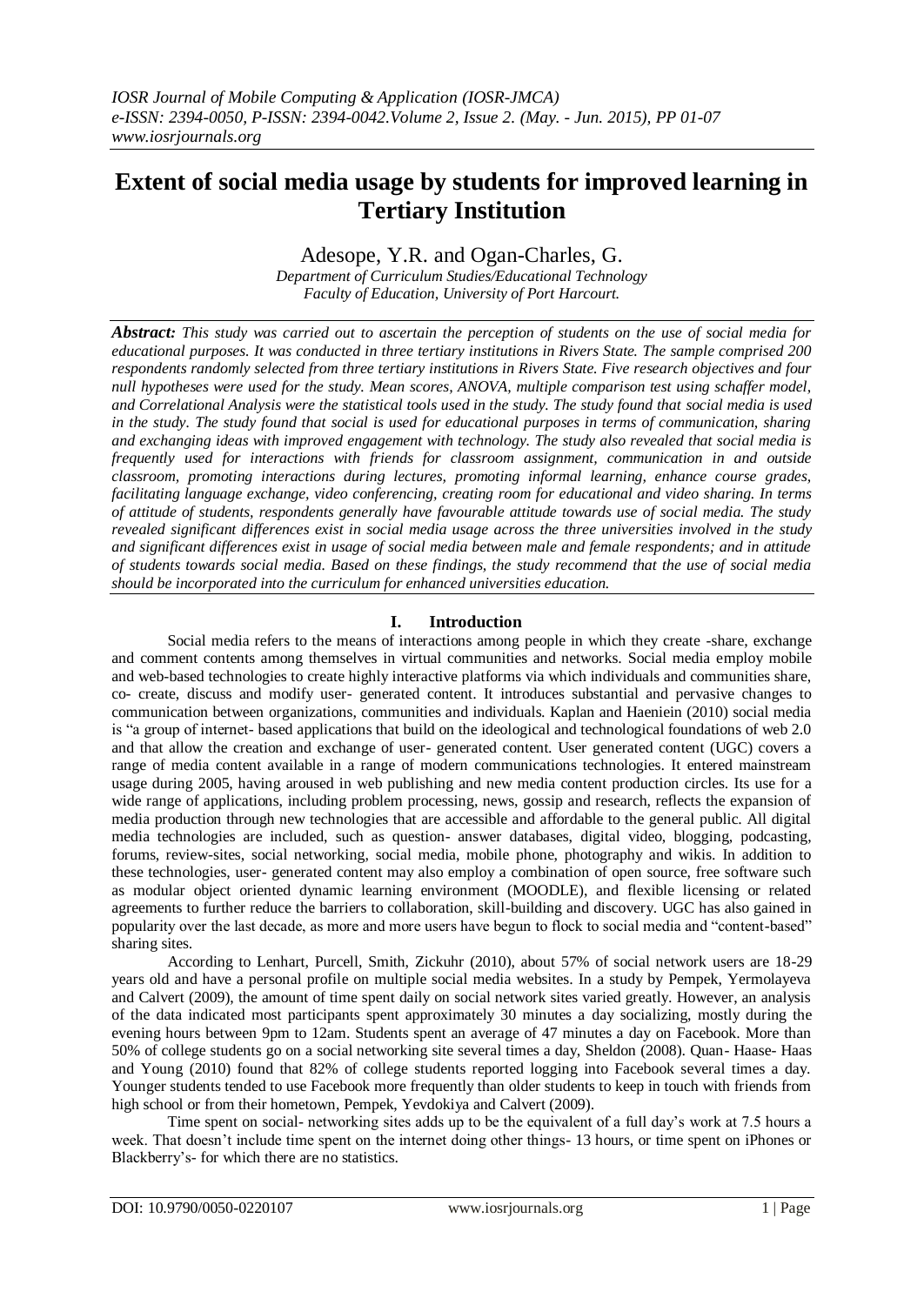According to face book, users spend approximately 5 billion minutes a day on the site, Face book (2013), although a survey by the British price- comparison web site uswitch.com found that some Brits spend more than 10hours a week on social- networking sites, the equivalent of 24 days a year. Logging on daily is not compulsory, but some studies suggest that these sites may be addictive

That level of usage equates to 24 days a year, compared with an average of 22 days spent actually meeting friends and relatives in the flesh. It has overtaken online shopping, banking and downloading music as the most popular online activity. Only random web surfing and email are more online activities, Anna (2010). Women use social networking sites more than men, 56 percent compared to 46 percent. Nearly 75 percent of those visiting social networking sites are aged between 18 and 29 years. The average Brit spends 15.8 hours a week online, the equivalent to 34 days a year. Nearly eight million broadband customers pay between 15-30 dollars a month for their connections, with the average cost standing at 18dollars, Anna (2010).

Social networks are being used by teachers and students as a communication tool. Because many students are already using a wide range of social networking sites, teachers have begun to familiarize themselves with this trend and are now using it to their advantage. Teachers and Professors are doing everything from creating chat-room forums and groups to extend classroom discussion to posting assignments, tests and quizzes, to assisting with homework outside of the classroom setting. Social networks are also being used to foster teacher- parent's communication. These sites make it possible and more convenient for parents to ask questions and voice concerns without having to meet face-to-face. The advent of social networking platforms may also be impacting the ways in which learners engage with technology in general. For a number of years, Prensky (2001) dichotomy of Digital Natives and Digital Immigrants has been considered a relatively accurate representation of the ease with which people of different ages in particular those born before and after 1980 use technology. Social networking as an educational tool in the classroom enhances learning process and allows students and teacher to interact in new and exciting avenues. Face book, LinkedIn and Twitter are convenient platform for users to exchange ideas, find answers to questions and have discussion as the sites are suitably designed for the purpose. Social networking foster discussion, create meaningful dialogue, exchange views, and improve interaction amongst the students. Tutors can leverage the social network technology for higher ends. It is an effective way to increase student's engagement and building better communication skills are possible using the social media. Students will find it more comfortable expressing themselves on Twitter, face book or you tube than in a classroom. Social networking platforms are ideal for students and teachers to continue with their lessons after classroom hours and get better responses. Social media is an addition to classroom study and teachers and students can derive great benefits from the media. Twitter and face book can improve communication among students and teachers, send messages, updates and course schedule in bulk for the student community as a whole. Students can also post their views on the lesson.

Social networking in classroom offers students new ways of researching and learning. Social networking is software that allows people to come together around an idea or topic of interest. A school can use blog software to bring together anyone who's writing about politics or computing or Greek literature. Social networking can help in changing the way students or kid's looks at education not just their social lives. Ideas are shared and at the same time questions are posted so that students who do not have the guts to participate during discussions inside the classroom will be able to share his/ her ideas without facing their classmates. In that way it will give them more freedom of expressing their ideas on the lessons discussed.

Social media not only promotes connections to old friends but also facilities sharing important information in the form of videos, blogging, forums and also groups. Social networking is also useful in advertising; it brings about collaboration and communication in students. Social networking site that has face book functionality that is exclusively for teachers helps teachers to connect with other teachers for support. It is called Educators Connect.

Kids can gain social confidence from interacting with other people online or in class which may help them feel more secure in new situations, such as going to college, joining a sport team, and meeting new friends. Social media outlets, such as face book, have been shown to be useful engagement tools amongst college students by creating a space to communicate campus activities and events, thereby keeping students informed, Santovec (2006). There are many institutions that no longer issue e-mail accounts to students such institutions have chosen to communicate with students through a university fan page on face book. Even though this may mean accepting the fact that students' posts must be managed by consistently returning comments, Beck (2010). Social media allows students to share, communicate, and exchange ideas online, as well as, to build a connection within a community, Silius, Kailanto and Tervakari, (2011). Online networking is not only a good communication venue but also an avenue where faculty or administrators can build relationships with students by taking a glimpse into their lives as posted on face book, Santovec (2006).

Social media benefit students and faculty alike, through social media students experience increased engagement and interest, thereby giving them ownership of their education. Faculty can use social media to spur creativity in the teaching of their subject, Blankenship (2011). Approximately four out of five professors are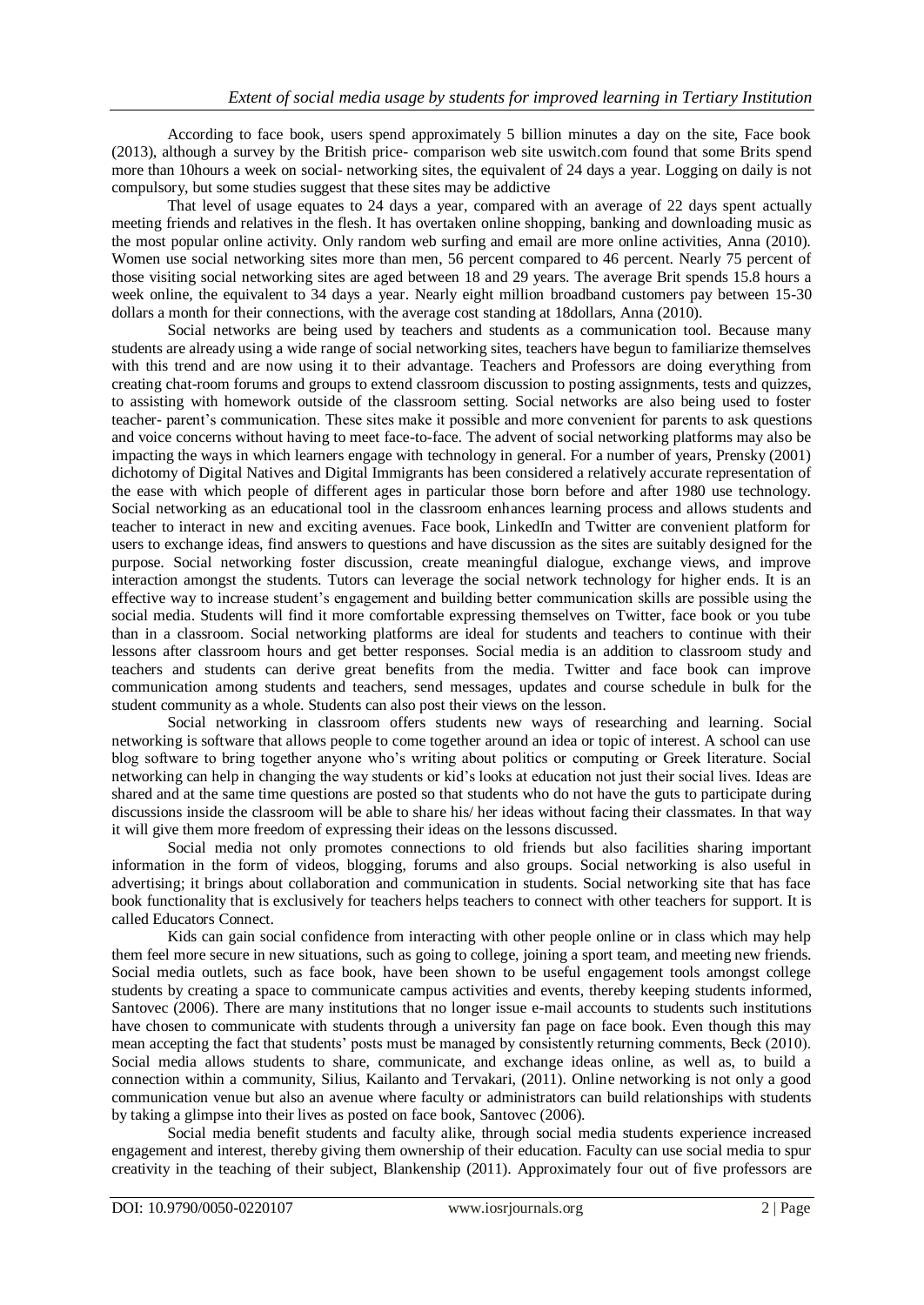using some kind of social media; with about 50% of those using tools such as "videos, blogs, podcasts, and wikis in their classroom", Parry (2010). Social networking sites used for academic purposes have shown positive results as students interact outside of the classroom and therefore, these social networking sites assist in the learning process for building community, Hung and Yuen (2010). Blending the real and virtual worlds, inside and outside of classroom has shown to increase peer to peer and academic engagement, especially for first year students, Mc Carthy (2010).

Interactive social media and community-based tools (Skype, Twitter, Facebook, YouTube, Blogs, Wikis, Blackboard and Moodle) are becoming more and more dominant in the classroom, Blankenship (2011).

## **1.1 Statement of the Problem**

The issue of whether social media helps or hurts a student's academic performance is often couched in larger issues identified with the overall use of social media (e.g., its psychological effects, privacy and safety concerns; individual self-discipline and self- regulation concerns; human adaptability concerns). This is further influenced by their attitudes and preference. Social media is inherently about human behaviour not the technological tools themselves. These tools can be used by people for collaboration, networking, and production purposes: but they can also be used for less virtuous objectives. Therefore this study intends to find out if students use social media for educational purposes particularly in the context of an ever-changing globalized society.

#### **1.2 Objectives of the Study**

- Identify the perceived usage of social media for improved learning
- ascertain the frequency of the usage of social media sites by most students

#### **1.3 Research Questions**

- What are the usages perceived by students of social media for improved learning?
- How frequent do students use social media?

### **1.4 Research Hypotheses**

- There is no significant difference among students in the usage of social media for improved learning
- There is no significant relationship between use of social media and attitude of students

## **II. Methodology**

This study is a descriptive survey research designed to find out the extent of social media usage by students for educational purposes. The population of the study comprises of 100 level and 200 level students in three tertiary institutions in Rivers State which includes: University of Port Harcourt, University of science and technology, Ignatius Ajuru University of Education. A sample of 300 students was involved in the study from three tertiary institutions in Rivers State. 100 students were randomly selected for the study from each of the three schools. Simple Random sampling technique was applied in the selection process. The instrument used in this study to collect data from respondents is a structured questionnaire. To determine the reliability of the instrument, test-re-test was applied; and the reliability co-efficient of 0.84.

#### **Discussion of findings**

Research Question 1: What are the perceived usages of social media for educational purposes?

|                | Tuoit 1111 I electreu uouge of boenn meum for eulentomur purposes                |       |                  |               |  |  |
|----------------|----------------------------------------------------------------------------------|-------|------------------|---------------|--|--|
| S/N            | Perceived use of Social media                                                    | Mean  | <b>Standard</b>  | <b>Remark</b> |  |  |
|                |                                                                                  | score | <b>Deviation</b> |               |  |  |
| $\mathbf{1}$   | Social media improves my communication skills                                    | 3.44  | 0.49             | Agree         |  |  |
| 2              | I can share and exchange idea/views                                              | 3.44  | 0.49             | Agree         |  |  |
| 3              | Engagement with technology has improved                                          | 3.48  | 0.50             | Agree         |  |  |
| $\overline{4}$ | Social networking foster discussion in classroom                                 | 3.46  | 0.51             | Agree         |  |  |
| 5              | Social networking creates meaningful dialogue                                    | 3.50  | 0.50             | Agree         |  |  |
| 6              | Social networking has brought about new ways of researching and learning         | 3.53  | 0.49             | Agree         |  |  |
| $\overline{7}$ | Collaboration in classroom has improved with social media                        | 3.52  | 0.52             | Agree         |  |  |
| 8              | Social confidence amongst students has improved greatly with social media        | 3.53  | 0.50             | Agree         |  |  |
| 9              | There is creativity in teaching subjects                                         | 3.47  | 0.53             | Agree         |  |  |
| 10             | Social media brings people from all walks of life together                       | 3.49  | 0.50             | Agree         |  |  |
| 11             | Social applications offer assortment of tools that learners can mix and match to | 3.45  | 0.51             | Agree         |  |  |
|                | best suit their individual learning styles and increase their academic success   |       |                  |               |  |  |
| 12             | Youths can further explore topics that they are interested in through online     | 3.60  | 0.46             | Agree         |  |  |
|                | social networking                                                                |       |                  |               |  |  |
| 13             | Social networking has helped people connect with old friends and relatives       | 3.54  | 0.49             | Agree         |  |  |
|                | Overall Mean                                                                     | 3.49  | 0.49             | Agree         |  |  |

## **Table 1.1: Perceived usage of social media for educational purposes**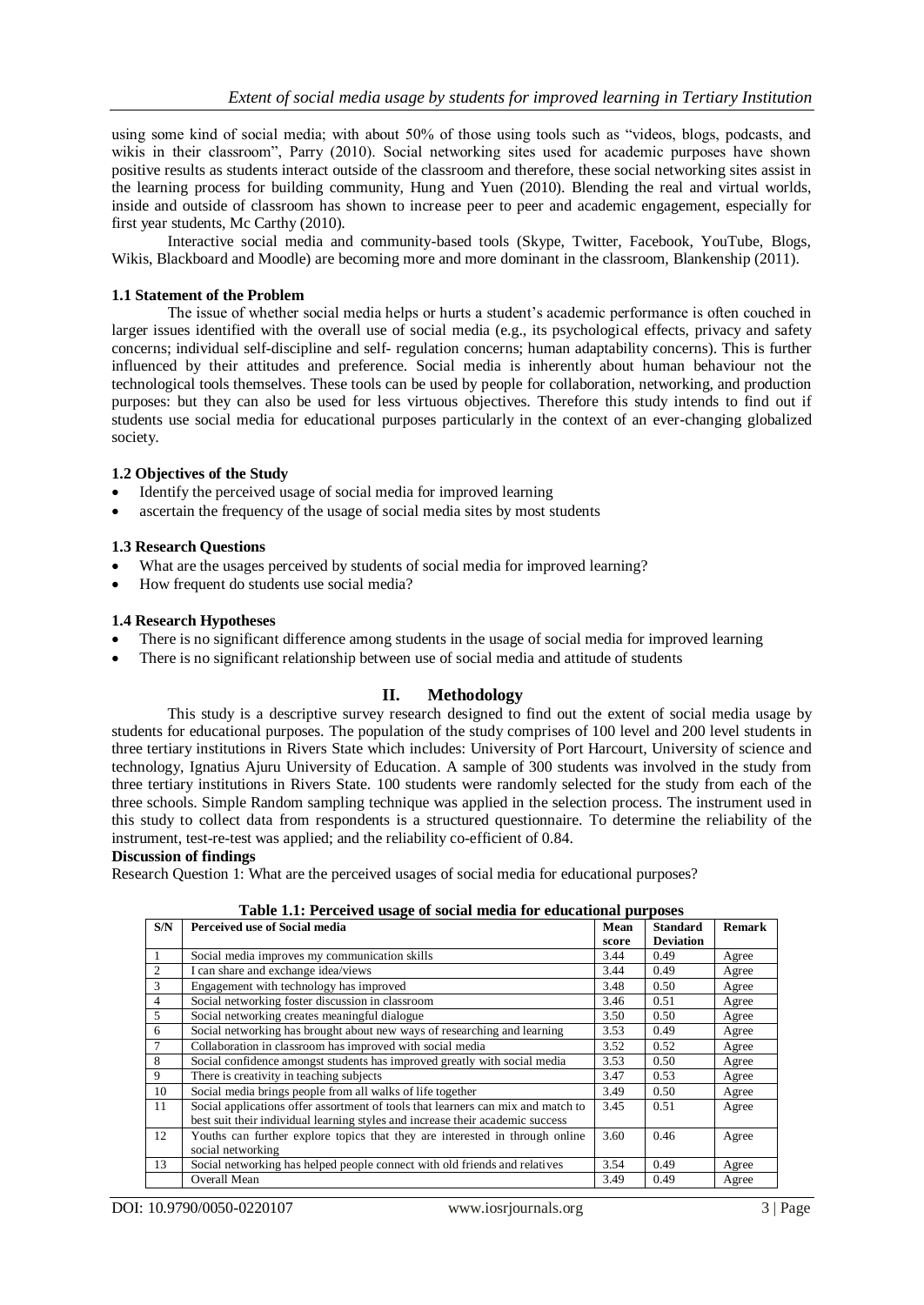Midpoint = 2.50; any mean score  $\lt$  2.50 suggest disagreement; any mean score  $\gt$  2.50 suggest agreement.

Entries in Table 1.1 shows that Respondents agreed that social media improves their communication skills (mean  $= 3.44$ ; S.D  $= 0.49$ ). Also, social media enables them to share and exchange ideas/ views (mean  $=$ 3.44; S.D= 0.49). Respondents agreed that their engagement with technology has improved (mean= 3.48; S.D= 0.50). Social networking foster discussion in classroom (mean= 3.46; S.D= 0.51). Respondents agreed that social networking creates meaningful dialogue (mean= 3.50; S.D= 0.50). Social media has brought about new ways of researching and learning (mean =  $3.53$ ; S.D = 0.49). Respondents agreed that collaboration in classroom has improved with social media (mean = 3.52; S.D= 0.52). Also, social confidence amongst students has improved greatly with social networking platforms (mean  $= 3.53$ ; S.D  $= 0.50$ ). Respondents agreed that there is creativity in teaching subjects (mean  $= 3.47$ ; S.D= 0.53). Social media brings people from all walks of life together (mean= 3.49; S.D= 0.50). Respondents agreed that social media applications offer assortment of tools that learners can mix and match to best suit their individual learning styles and increase their academic success (mean  $= 3.45$ ; S.D $= 0.51$ ). Youths can further explore topics that they are interested in through online social networking (mean= 3.60; S.D= 0.46). Respondents agreed that social networking has helped them to connect with old friends and relatives (3.54; S.D = 0.49). An overall Mean of 3.49 and standard deviation of 0.49 suggest Agreement i.e. social media benefits students. This means that students can explore topics that they are interested in through online social networking. There is an indication that social media usage level is high among respondents.

| <b>Hypothesis 1:</b> There are no significant differences in social media usage |                                                       |
|---------------------------------------------------------------------------------|-------------------------------------------------------|
|                                                                                 | Toble 1 10: ANOVA of differences in secial media uses |

| Table 1.1a: AlvO v A of differences in social media usage |            |     |           |           |      |
|-----------------------------------------------------------|------------|-----|-----------|-----------|------|
| Source                                                    | Sum of Sq  | Df  | $M_nS_n$  | Fcal      | Ftab |
| Btw group                                                 | 47195.666  |     | 23597.833 | $105.53*$ | 3.07 |
| Within group                                              | 62610.016  | 280 | 223.607   |           |      |
| Total                                                     | 109805.582 | 282 |           |           |      |

The result of one way ANOVA reveals significant difference exist in social media usage across the 3 universities, since the Fcal value of 105.53 is greater than Ftab of 3.07. The result is significant at 0.05 levels.

| <b>Institutions</b>                        |     | Mean     |
|--------------------------------------------|-----|----------|
| University of Science and Technology (UST) | 82  | 100.35a  |
| University of Education (UOE)              | 100 | 104.66 a |
| University of Port Harcourt (UPH)          | 101 | 129.43 b |
|                                            |     |          |

**Table 1.1b: Post Ho, Multiple Comparison Test using Scheffe model**

Mean scores with different alphabets down the column are significant at 0.05 levels.

The Scheffe model helps to separate means and show where actually the differences in social media usage lie. From the Scheffe model, significant difference exist in social media usage between UST and UPH respondents (Mean for UST= 100.35; Mean for UPH = 129.43). Also significant difference exist between UOE and UPH (M UOE= 104.66; M UPH= 129.43).

The result indicates that significant difference exist in social media usage across the 3 universities used for the study. The positive differences exist in social media usage between University of Science and technology, and University of Port Harcourt respondents. Also significant differences exist between University of Education and University of Port Harcourt respondents. When one way ANOVA was applied Ftab value of 3.07 was found to be statistically significant at 0.05level of probability (Table 1a). The result therefore is that there is a significant difference in social media usage between the 3 universities. The result is expected because students at the urban area have internet access and are used to social media. Also, students from all walks of life tend to expose others to the use of social networking devices.

Result from the study is expected because social media applications offer assortment of tools that learners can mix and match to best suit their individual learning styles and increase their academic success and can discuss topics that they are interested in through online social networking.

The result of the present study is in agreement with those of Tasir et al (2012) and Liu (2010) who also found out that students' are familiar with the concept of social media and also show positive satisfaction with the use of social media tools for learning and researching. Santovec (2006) found that social media outlets, such as face book, have been shown to be useful engagement tools amongst college students by creating a space to communicate campus activities and events, thereby keeping students informed.

However, finding not agreeing with the present one is found by Hille (2009) who argue that adolescent students may immerse in online social media gaming, chatting or other online entertainment, and even become addicted if there is no effective management and supervision from their parents and teachers. The students may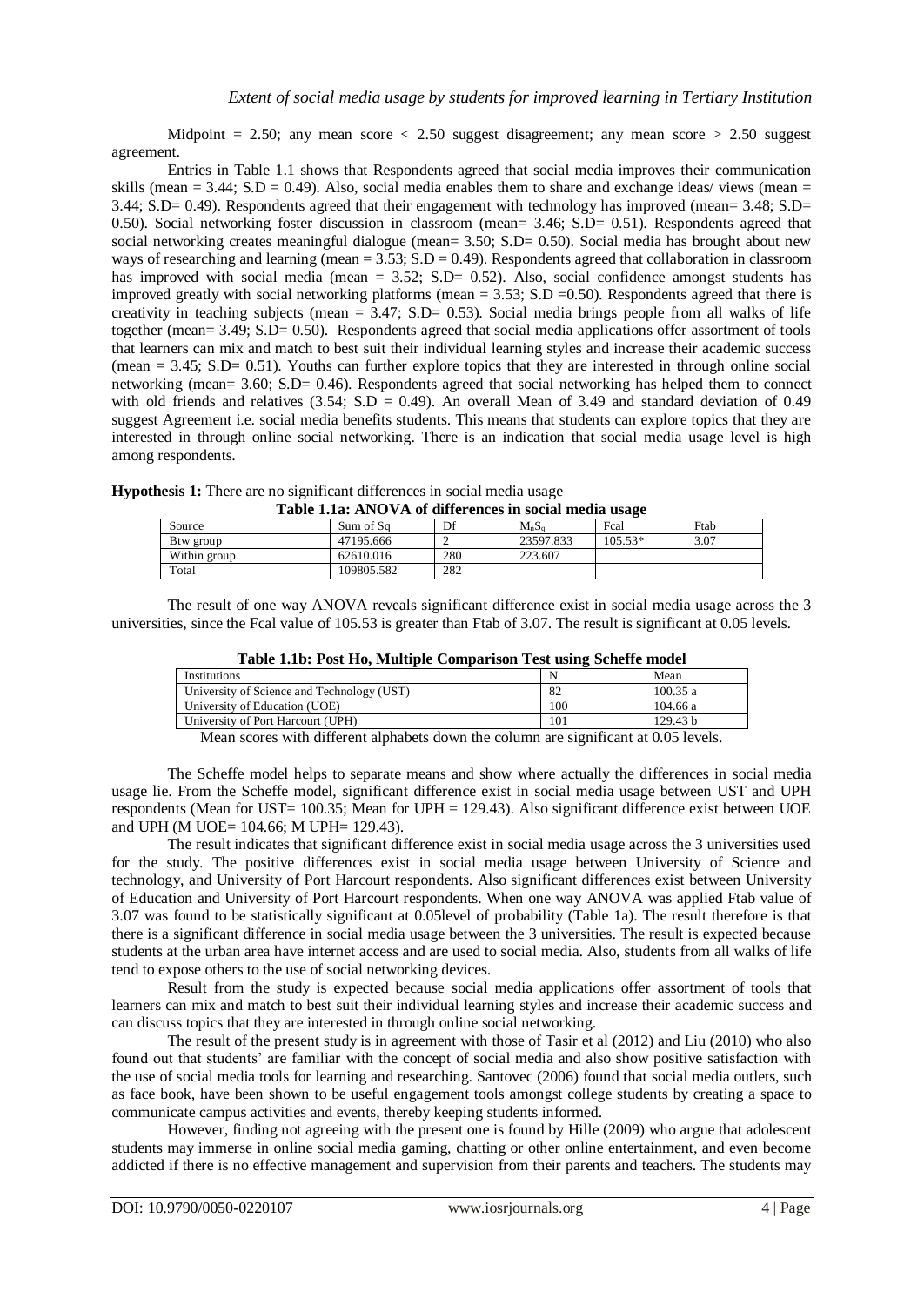also be exposed to pornographic and violent contents flooding the social media sites. The difference in the result could be because of the different locations where the study was conducted.

| S/N             | Extent of usage of social media by students                                  |      | <b>Standard</b><br><b>Deviation</b> | Remark   |
|-----------------|------------------------------------------------------------------------------|------|-------------------------------------|----------|
| 1               | Interaction with friends about class assignment                              | 3.60 | 0.55                                | Agree    |
| 2               | Improves communication in and outside classroom                              | 3.65 | 0.48                                | Agree    |
| 3               | Creates social confidence among students                                     |      | 0.51                                | Agree    |
| $\overline{4}$  | Promotes interaction during lectures                                         | 3.21 | 0.73                                | Agree    |
| 5               | Promotes informal learning                                                   | 3.26 | 0.70                                | Agree    |
| 6               | Increase course grades                                                       | 3.10 | 0.79                                | Agree    |
| 7               | Facilitates language exchange                                                | 2.98 | 0.94                                | Agree    |
| 8               | Video conferencing                                                           | 3.09 | 0.88                                | Agree    |
| 9               | Designing different learning experiences for students                        | 2.96 | 0.94                                | Agree    |
| 10              | Multi tasking is achieved                                                    | 2.48 | 0.29                                | Disagree |
| 11              | Collaboration and constructive work can be achieved                          | 2.63 | 0.50                                | Agree    |
| 12              | Limits the risk of predators                                                 | 2.53 | 0.35                                | Agree    |
| 13              | Creates room for educational and other video sharing                         | 3.34 | 0.69                                | Agree    |
| 14              | The use of multimedia and other visual aids                                  | 3.29 | 0.72                                | Agree    |
| 15              | Presentation of class projects are also done                                 | 3.33 | 0.74                                | Agree    |
| 16              | It allows users to download their data in an open format                     | 2.30 | 0.95                                | Disagree |
| 17              | It makes sharing in the web more like sharing in real life                   | 2.32 | 0.98                                | Disagree |
| 18              | Chat with all my friends at the same time                                    | 3.04 | 0.91                                | Agree    |
| 19              | Video calls                                                                  | 2.90 | 0.95                                | Agree    |
| 20              | Interaction with the use of avatars                                          | 1.66 | 0.76                                | Disagree |
| 21              | 3D virtual world                                                             | 1.68 | 0.76                                | Disagree |
| 22              | Can be used to find jobs, people and business opportunities                  | 1.40 | 0.67                                | Disagree |
| 23              | Employers can list jobs and search for potential candidates                  | 1.39 | 0.65                                | Disagree |
| 24              | Create blogs                                                                 | 1.38 | 0.65                                | Disagree |
| 25              | Plug-in architecture                                                         | 1.43 | 0.68                                | Disagree |
| 26              | Create and manage theme-based image collection such as events and<br>hobbies | 1.41 | 0.66                                | Disagree |
| 27              | Browse pin boards for images                                                 | 1.45 | 0.66                                | Disagree |
| 28              | Allows users to post multimedia and other contents to a short-form<br>blog   | 1.48 | 0.68                                | Disagree |
| 29              | Users follow other users                                                     | 1.56 | 0.78                                | Disagree |
| 30              | Knowledge management                                                         | 2.39 | 0.97                                | Disagree |
| 31              | Note taking                                                                  | 2.09 | 0.93                                | Disagree |
| $\overline{32}$ | Create effective online learning sites                                       | 1.12 | 0.43                                | Disagree |
| 33              | Interaction and collaborative construction of content                        | 1.10 | 0.35                                | Disagree |
| 34              | Customize open architecture                                                  | 1.17 | 0.44                                | Disagree |
| 35              | Add online elements to courses traditionally delivered face-to-face          | 1.18 | 0.46                                | Disagree |
| 36              | Assisting members in finding friends and classmates from                     | 1.17 | 0.45                                | Disagree |
|                 | kindergarten, primary school, high school, college, work and military        |      |                                     |          |
| 37              | Marketing services                                                           | 1.22 | 0.56                                | Disagree |
| 38              | Social gaming platform                                                       | 2.09 | 0.37                                | Disagree |
| 39              | Create user group                                                            | 2.06 | 0.34                                | Disagree |
| 40              | Members can create their own web page                                        | 1.30 | 0.61                                | Disagree |
| 41              | Share videos and post blogs                                                  | 1.29 | 0.64                                | Disagree |
| 42              | Meeting new people                                                           | 2.19 | 0.86                                | Disagree |
| 43              | Dating sites                                                                 | 2.13 | 0.47                                | Disagree |
| 44              | Global science oriented multimedia portal that specializes in online         | 1.42 | 0.71                                | Disagree |
|                 | video streaming used to support communication between scientists,            |      |                                     |          |
|                 | scholars, researchers and professionals                                      |      |                                     |          |
| 45              | Used by academic and students as a virtual educational tool                  | 1.36 | 0.61                                | Disagree |
| 46              | Provide information to students on local and online classes                  | 1.30 | 0.53                                | Disagree |
| 47              | Provides teachers background training                                        | 1.31 | 0.55                                | Disagree |
| 48              | Hosts online community                                                       | 1.25 | 0.51                                | Disagree |
| 49              | Host tribes of friends                                                       | 1.21 | 0.48                                | Disagree |
| 50              | Allows members play games                                                    | 1.18 | 0.44                                | Disagree |
| 51              | Share tags and virtual gifts                                                 | 1.18 | 0.45                                | Disagree |
| 52              | Provides free course resources                                               | 1.19 | 0.48                                | Disagree |
| 53              | Provides peer to peer learning                                               | 1.24 | 0.59                                | Disagree |
| 54              | Chat with friends                                                            | 2.14 | 0.10                                | Disagree |
| 55              | Meet with friends                                                            | 2.25 | 0.36                                | Disagree |
|                 | Overall Mean                                                                 | 3.16 | 0.80                                | Agree    |

| Table 1.2: Extent of usage of social media |  |
|--------------------------------------------|--|
|--------------------------------------------|--|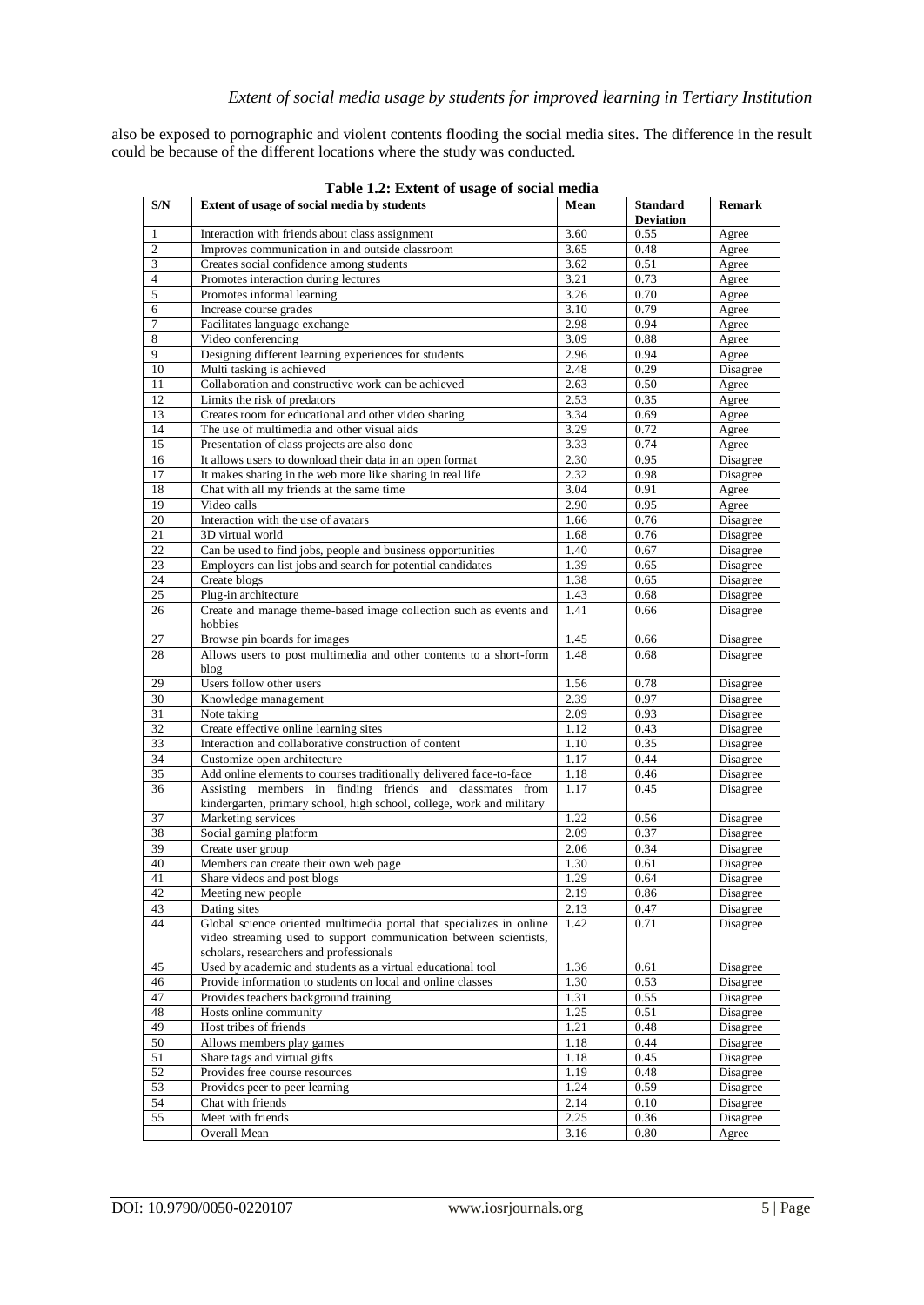Table 1.2 shows that students agree that they interact with friends about class assignment (Mean= 3.60; SD= 0.55), Also, they agreed that social media improves communication inside and outside classroom (Mean= 3.65; SD= 0.48), social media creates social confidence among students (Mean= 3.26; SD= 0.51), social media promotes interaction during lectures (Mean=  $3.21$ ; SD=  $0.73$ ), Respondents agreed that social media promotes informal learning (Mean=  $3.26$ ; SD= 0.70), Also, they agreed that the use of social media increase course grades (Mean= 3.10; SD= 0.79), Social media facilitates language exchange (Mean= 2.98; SD=0.94), video conferencing is done through social media (Mean=3.09; SD= 0.88), social media help in designing different learning experiences for students (Mean= 2.96; SD= 0.94), collaboration and constructive work can be achieved (Mean= 2.63; SD= 0.50), Respondents agreed that social media limits the risk of predators (Mean= 2.53; SD= 0.35), Also, social media creates room for educational and other video sharing (Mean= 3.34; SD= 0.69), the use of multimedia and other visual aids (Mean= 3.29; SD=0.72), presentation of class projects are done (Mean= 3.33; SD= 0.74), Also, social media helps us chat with all our friends at the same time on group assignment (Mean= 3.04; SD= 0.91). An overall mean of 3.16 suggests that social media is frequently used for educational purposes.

**Hypothesis 2:** There is no significant relationship between use of social media and attitude of students.

| <b>Table 1.2: Correlation Analysis</b> |        |       |                |       |  |
|----------------------------------------|--------|-------|----------------|-------|--|
|                                        | Mean   | SD    | r-cal          | r-tab |  |
| Usage                                  |        | 19.73 | $-0.025$<br>NS | 0.139 |  |
| Attitude                               | 49.643 | 3.67  |                |       |  |

Table 1.2 shows inverse relationship between usage of social media and attitude towards social media. The relationship is however not significant at 0.05 level. The implication is that usage level does not necessarily influence attitude.

The result revealed that there is no significant difference between male and female students on social media for improved learning. An overall mean of 3.16 was gotten for extent of social media use for improved learning. Regarding uses of social networking sites, it emerged out that the majority of students use social networking sites for education that is in general and for specific school work. Also, it was found out that most of the students who use social networking sites for education use social networking sites in carrying out group projects and assignments.

The findings of the present study is in agreement with those of Junco (2011) and Sponcil and Gitimu (2012) who also found that the idea of taking a popular and free technology and integrating it into learning and teaching is a good one for both male and female learners. They also found that using social networking tools can help students communicate with each other and faculty, promote informal learning, allowing shy students form a forum for increased participation, increases students' engagement and improves overall course grades.

However, finding disconcordant with the present one is found by Oluwatoyin (2011) who argued that university students in Nigeria who use social networking sites spend less time studying and these has resulted in lower grade point. Suhail and Bargees (2006) opines that it has been found that excessive usage of social networking sites causes many psychological, physical, interpersonal and educational problems to users. The difference in the result could be that since female are seen as very emotional; they tend to be carried away by social networking sites and their attitude towards social media for educational purposes changes.

## **III. Conclusion and Recommendations**

- The study found out that most of the students who use social networking sites for education use social networking sites in carrying out group projects and assignments.
- The study found out that social media benefits students. This means that students can explore topics that they are interested in through online social networking. There is an indication that social media usage level is high among respondents.

It is therefore recommended that social media should be incorporated into the curriculum of tertiary institution. Also there is need to upgrade facilities in the Information and Communication technology Centres of the institutions. The need to ensure that Centres for Educational Technologies are adequately equipped is desirable.

#### **References**

- [1]. Anna, L. (2010). What library? Students spend equivalent of a day a week on social networking. Retrieved on 13-02-2013 from [http://www.shinyshiny.tv/.../students\\_.](http://www.shinyshiny.tv/.../students_)..
- [2]. Beck, K. (2010). Schools and social media: Pass or fail. CRM Magazine, 14(11), 14-15.
- [3]. Blankenship, M. (2011). How social media can and should impact higher education. Education Digest: Essential Readings Condensed for Quick Review, 76(7), 39-42.